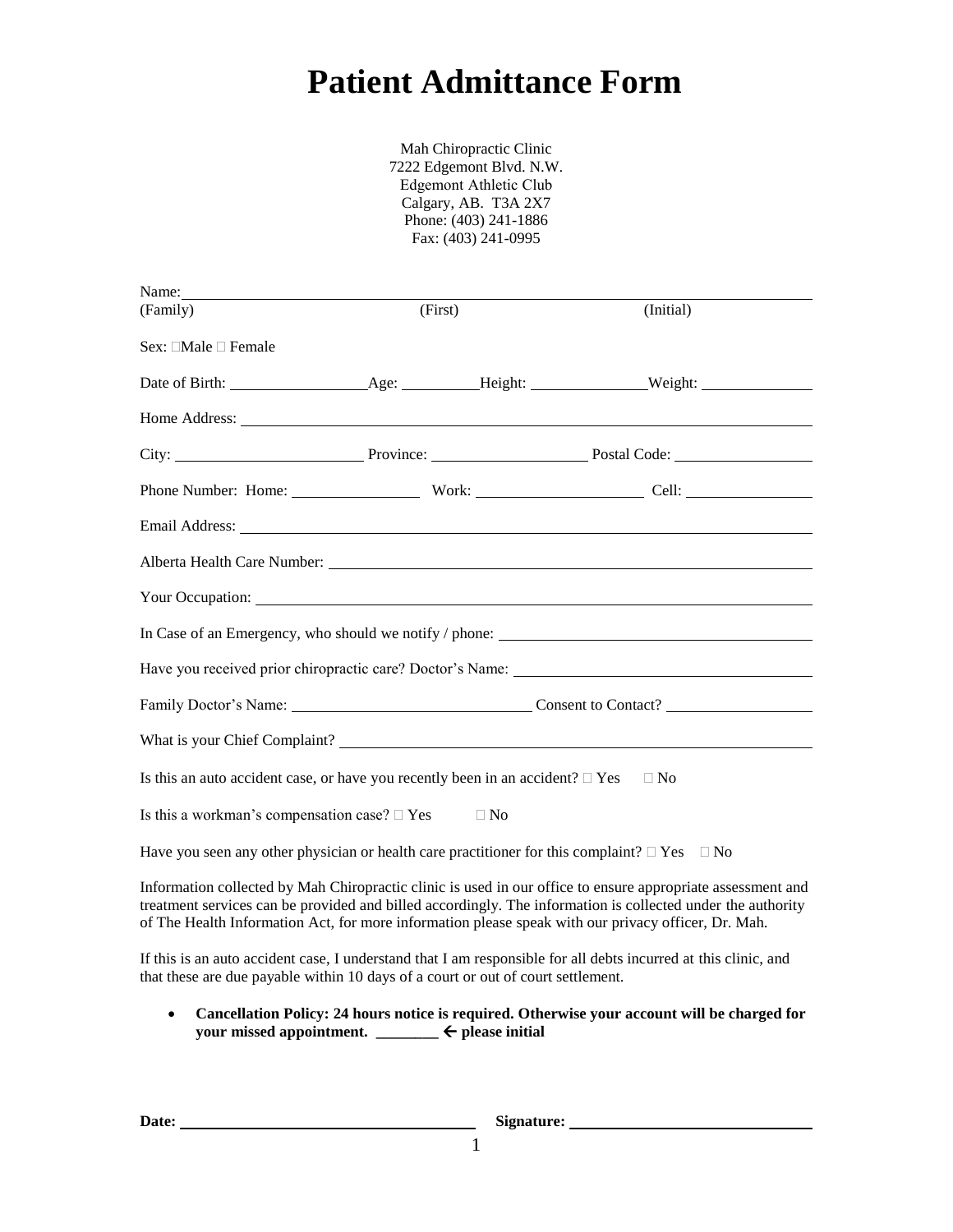# **General Systems Review**

- Allergies
- □ Asthma<br>□ Bronchit
- □ Bronchitis<br>□ Chest Pain
- Chest Pain
- ChronicCough
- □ Emphysema<br>□ Frequent Col
- Frequent Colds<br> **Exercise**<br> **Exercise** Hay Fever
- Pneumonia
- Smoker
- 

## **Skin**

- 
- □ Acne<br>□ Boils
- $\Box$  Boils<br> $\Box$  Derm Dermatitis
- 
- $\Box$  Eczema Fungal infection
- Dryness
- **Herpetic Infection**
- Itching
- $\n **P**$ soriasis
- 
- Rashes Scars

#### **Vision**

- $\Box$  Redness
- Glaucoma
- **Light Sensitivity**
- □ Blurred Vision
- Cataracts
- Double Vision

### **Cardiovascular**

- Angina
- Arrhythmia's
- $\Box$  Arteriosclerosis
- Blood Clots
- $\Box$  Chest pain
- □ Cold / Blue hands/feet
- □ Low Blood Pressure<br>□ High Blood Pressure
- High Blood Pressure
- Noticed heart racing
- Shortness of Breath
- **Pounding Sensation**
- **Heart Attack**
- CHF
	- **Vascular**
- Anemia
- **Frequently Bleeding nose**
- $\hfill \Box$  Easy Bruising
- Leg pain after walking
- Raynauld's
- Swelling
- □ Thromophlebitis
- Varicose Veins

#### **Ears**

- Buzzing
- Discharges
- Infections
- Ringing
- Dizzy

#### **Head**

- ADD/ADHD
- **Concussion**
- Headaches
- Insomnia
- **Learning Problems**
- Memory Decline
- Mental Illness
- Circle Hours of sleep per night
- $2-4$  4-6 6-8 8-10  $12+$

### **Mouth Throat**

- **Bleeding**
- Gum Disease
- $\Box$  Pyorrhea
- Halitosis Sore Throat
	-

### **Gastro – Intestinal**

- Digestive Disorders
- Gall Bladder Problem
- Gas and Bloating
- Irritable Bowel Syndrome
- **Pain after eating**
- Poor appetite
- $\Box$  Can not gain weight
- Alternating diarrhea & **Constipation**
- 
- □ Black Stool
- Blood in Stool
- $\Box$  Mucous in stools<br> $\Box$  Constination Constipation
- 
- $\Box$  Diarrhea Chron's
- Colitis
- **Heart Burn**
- Nausea

2

#### **Neck Respiratory Hair Gastro-Intestinal (continued)**

- $\Box$  Vomiting<br> $\Box$  Ulcers
- Ulcers

 $\Box$ 

#### **Urinary**

□ Blood in Urine<br>□ Burning  $\Box$  Burning Dribbling **Hesitancy**  $\Box$  Incontinence Infections Kidney Stones  $\Box$  Yeast Infection Decreased Frequency Increased Frequency Decreased Force

**Bed Wetting** Bladder / Kidney infections

**Musculoskeletal**

 $\square$  Disc problems Fractures D Low Back Pain Upper Back Pain Neck Pain Gout Hernia Muscle cramps Musclestrain □ Stiffness<br>□ Numbnes □ Numbness<br>□ Osteoarthri **Osteoarthritis**  $\Box$  Osteoporosis<br> $\Box$  Rheumatoid A  $\Box$  Rheumatoid Arthritis<br> $\Box$  Scoliosis

□ Scoliosis<br>□ Fibromya  $\Box$  Fibromyalgia Chronic Fatigue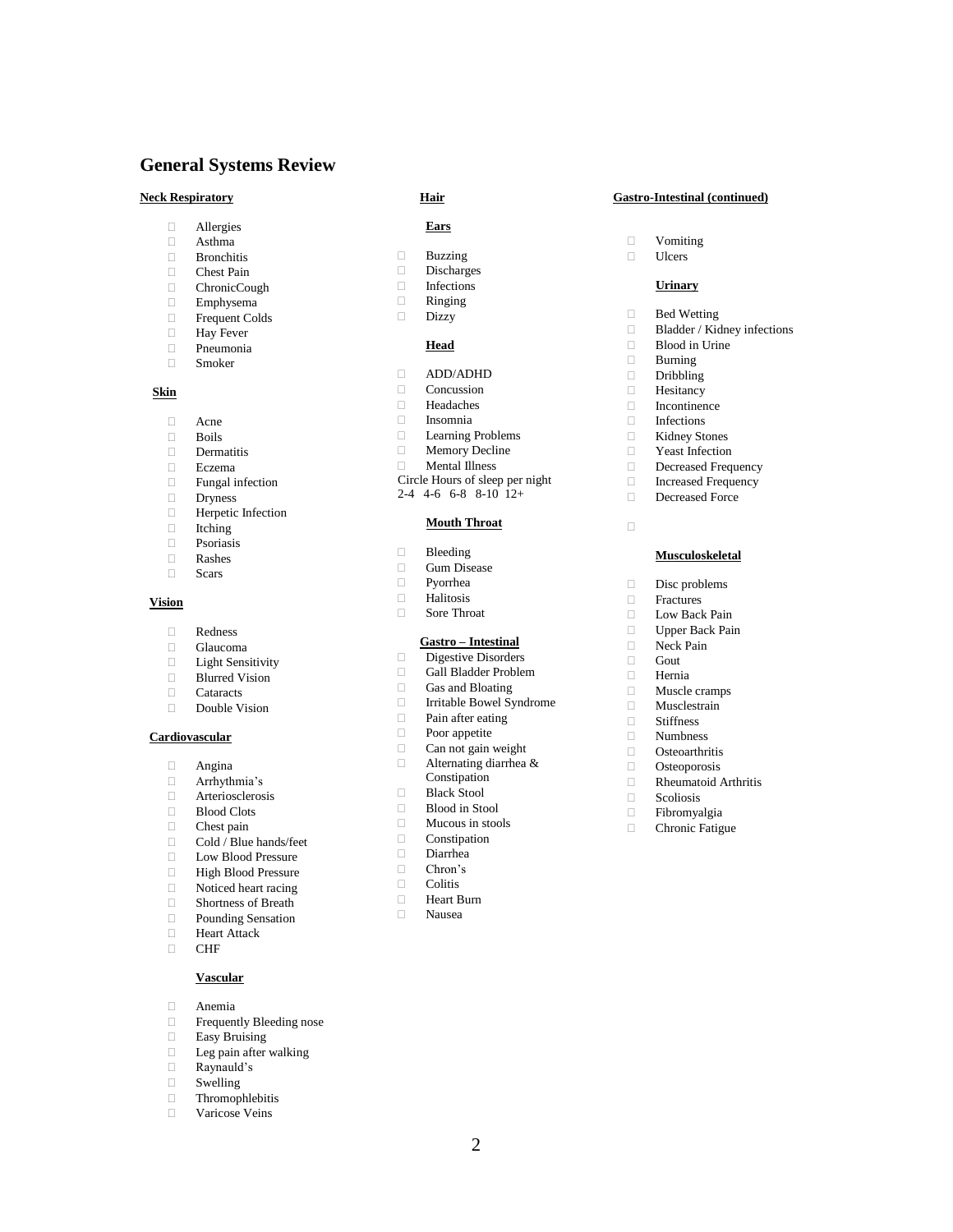#### **Neurological**

- Alzheimer's
- □ Epilepsy<br>□ Fainting
- □ Fainting<br>□ Numbnes
- Numbness
- Parkinson's
- □ Seizures<br>□ Tremors
- Tremors

#### **Endocrine**

- Diabetic
- Hyperthyroid
- Hypothyroid
- $\Box$  Increased Thirst<br> $\Box$  Water Retention
- Water Retention
- Cold Intolerance

#### **Female Reproductive**

- $\Box$  Pregnant  $\Box$  Yes  $\Box$  No
- $\Box$  Due date
- Birth Control Pills
- 
- □ Discharges<br>□ Hysterecton Hysterectomy
- Lumps
- Menopause
- PMS
- Regular Period
- Sores
- 
- Bleeding Between Periods
- Decreased Sex Drive
- **Fertility Problems**
- **Frequent Periods** Increase Menstrual Flow
- Painful cycle
- Pelvic Inflammation
- STD

#### **Male Reproductive**

- Impotence
- Pus Discharge
- Rashes
- Testicular Pain
- Decreased Sex Drive
- □ Prostate Problems
- Trouble with Urination

#### **Other**

- Alcoholic
- 
- 
- 
- -
- 
- 
- 
- 
- 

#### **Treatment History**

What type of practitioners have you seen for this condition? Please rate the effectiveness of these treatments

 $1 = \text{Poor}$   $5 = \text{Good}$ 

Chiropractic  $1 \square 2 \square 3 \square 4 \square 5 \square$ Physiotherapy  $1 \square 2 \square 3 \square 4 \square 5 \square$ Medical Doctor  $1 \square 2 \square 3 \square 4 \square 5 \square$ Naturopath  $1 \square 2 \square 3 \square 4 \square 5 \square$ Massage Therapist 1  $\square$  2  $\square$  3  $\square$  4  $\square 5$ Other  $1 \square 2 \square 3 \square 4 \square 5 \square$ Surgeries – Dates \_\_\_\_\_\_\_\_\_\_\_\_\_\_

\_\_\_\_\_\_\_\_\_\_\_\_\_\_\_\_\_\_\_\_\_\_\_\_\_\_\_\_\_

#### **Family History**

- **Arthritis**
- Genetic Problems
- □ Auto Immune Condition<br>□ Cancer
- □ Cancer<br>□ High B
- □ High Blood Pressure<br>□ Diabetes
- Diabetes
- High Cholesterol
- $\Box$  Hypothyroidism
- □ Hyperthyroidism<br>□ Heart Attack
- Heart Attack
- Stroke
- Vascular Problems

#### **Childhood Conditions**

Please check the conditions that you have had:

- □ Measles<br>□ Mumps
- □ Mumps<br>□ Chicken
- Chicken Pox
- $\Box$  Whooping cough  $\Box$  Scarlet Fever
- Scarlet Fever
- Diphtheria
- Rheumatic Fever
- Typhoid Fever
- $\Box$  Ear infections
- □ Tubes in Ears<br>□ Chronic III
- □ Chronic III<br>□ Asthma
- Asthma
- Allergies

What other information do you feel we should be aware of:

- - Chronic Fatigue Syndrome
		-
		- Radiation Therapy
- Cancer Chemotherapy
	- Depression<br> **Departition** 
		- $\Box$  Hepatitis Night sweats
	- □ Steroid Therapy
	-
	- $\Box$  Weight Problems<br> $\Box$  Chronic Fatigue S
	-
	- $\Box$  Multiple Sclerosis<br> $\Box$  Radiation Therapy